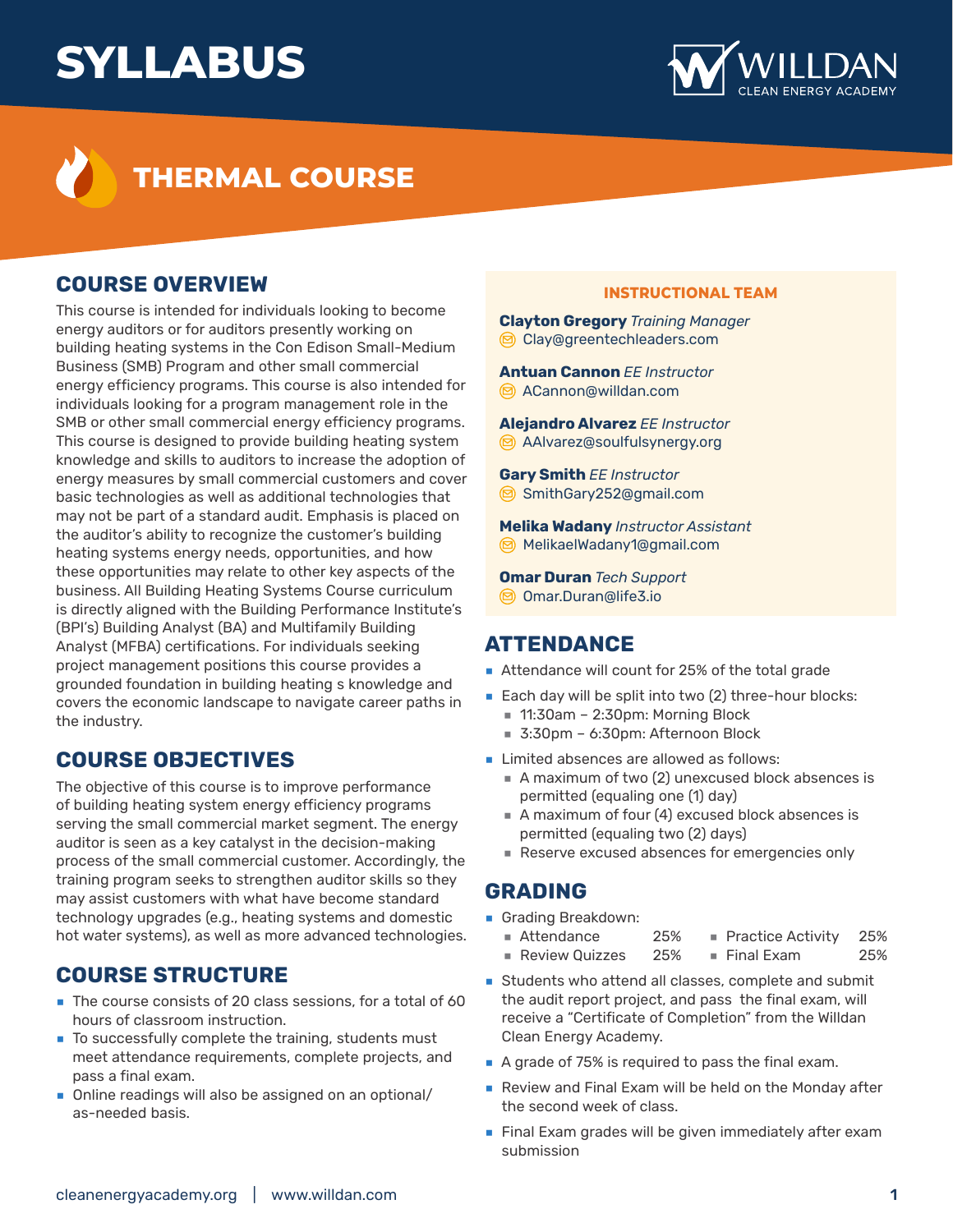**SYLLABUS THERMAL COURSE**



## **COURSE STRUCTURE**

| <b>Class 1</b>                                                                                     | <b>Class 2</b>                                                                                           | <b>Class 3</b>                                                                                                               | <b>Class 4</b>                                                                                                                      |
|----------------------------------------------------------------------------------------------------|----------------------------------------------------------------------------------------------------------|------------------------------------------------------------------------------------------------------------------------------|-------------------------------------------------------------------------------------------------------------------------------------|
| <b>Green</b><br><b>Economy I</b><br>Green Economy Intro<br>• Sustainability<br>Sector & Industries | Green<br><b>Economy II</b><br>NY Green Economy<br>Players<br>Green Economy Market<br><b>Drivers</b>      | <b>Building</b><br><b>Envelope I</b><br><b>Energy Principles</b><br><b>Building Science</b>                                  | <b>Building</b><br><b>Envelope II</b><br>• Construction Process                                                                     |
| <b>Class 5</b><br><b>Building</b><br><b>Envelope III</b><br><b>Air Movement</b>                    | <b>Class 6</b><br><b>Building</b><br><b>Envelope IV</b><br>• Moisture Movement                           | <b>Class 7</b><br><b>Building</b><br><b>Envelope V</b><br><b>Heat Movement</b>                                               | <b>Class 8</b><br><b>Domestic Hot</b><br><b>Water</b><br><b>DHW Principles</b><br><b>Combustions Science 1</b><br>Heat Sources 1    |
| <b>Class 9</b><br><b>Domestic Hot</b><br><b>Water II</b><br><b>DHW Systems</b>                     | <b>Class 10</b><br><b>Domestic Hot</b><br><b>Water III</b><br>DHW Energy<br><b>Conservation Measures</b> | <b>Class 11</b><br>Green<br><b>Economy III</b><br>$\blacksquare$ City Policies +<br>Programs<br>State Policies +<br>Programs | <b>Class 12</b><br><b>Heating</b><br><b>Systems I</b><br><b>Heating Principles</b><br><b>Combustion Science 2</b><br>Heat Sources 2 |
| <b>Class 13</b><br><b>Heating</b><br><b>Systems II</b><br>• Heating Systems 1<br>(Steam)           | <b>Class 14</b><br><b>Heating</b><br><b>Systems III</b><br>• Heating Systems 2<br>(Hot Water)            | <b>Class 15</b><br><b>Heating</b><br><b>Systems IV</b><br>• Heating Energy<br><b>Conservation Measures</b>                   | <b>Class 16</b><br><b>Heating</b><br><b>Systems V</b><br><b>Program</b><br>Implementation                                           |
| <b>Class 17</b><br><b>Heating</b><br><b>Systems VI</b><br>Standards & Codes                        | <b>Class 18</b><br><b>Heating</b><br><b>Systems VII</b><br>• Combustion Safety<br>Testing                | <b>Class 19</b><br><b>Energy</b><br><b>Modeling I</b><br><b>Energy Modeling</b><br>Software 1                                | <b>Class 20</b><br><b>Energy</b><br><b>Modeling II</b><br><b>Energy Modeling</b><br>Software 2                                      |